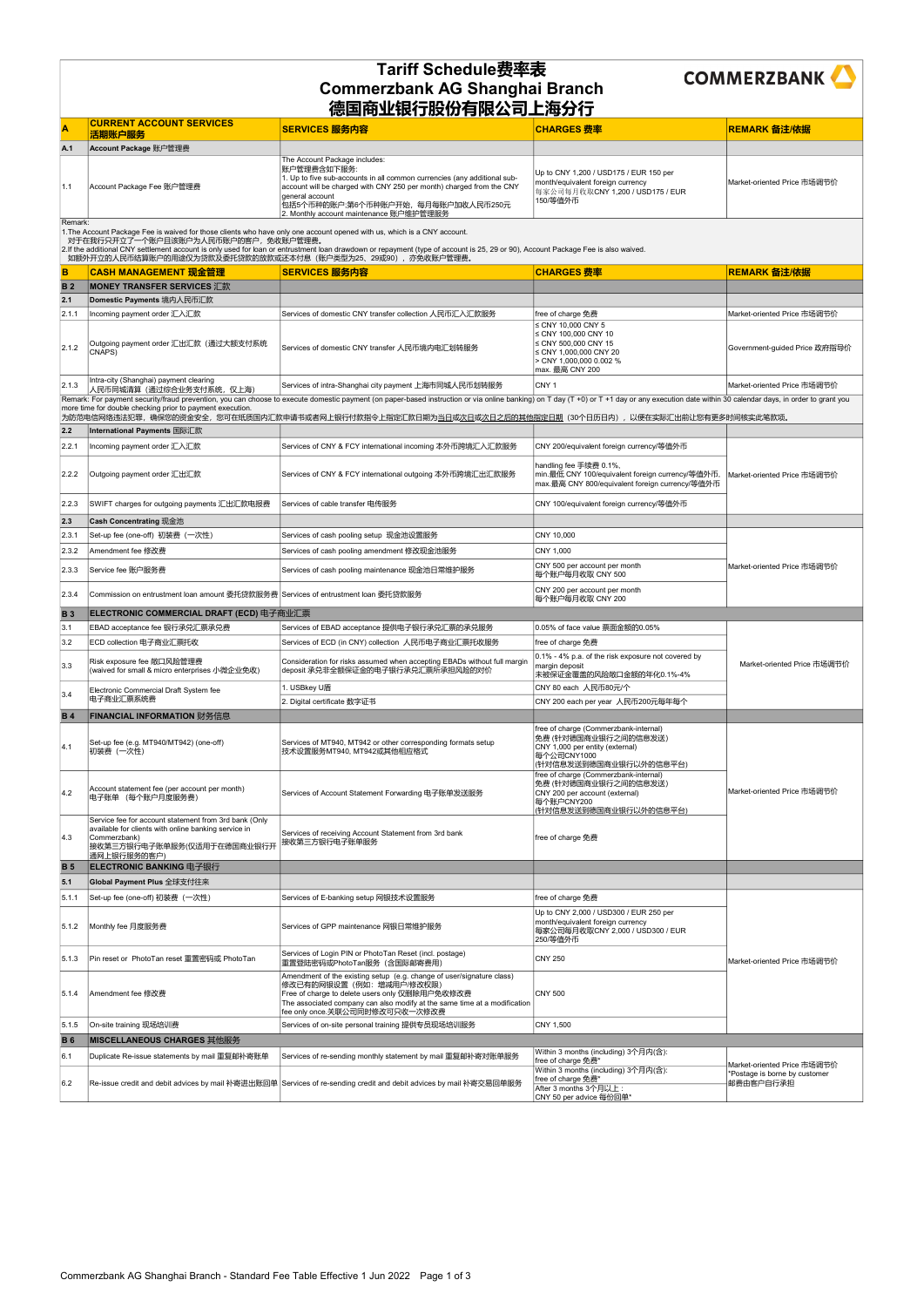| 6.3          | Statements by email or mail 电邮或邮寄账单                             | Services of sending monthly statement by email or mail<br>电邮或邮寄对账单服务                                                                                                                                 | Within 3 months (including) 3个月内(含):<br>free of charge 免费<br>After 3 months 3个月以上:<br>CNY 50 per statement 每份账单                                                                                                                             | Market-oriented Price 市场调节价                                                                                                          |
|--------------|-----------------------------------------------------------------|------------------------------------------------------------------------------------------------------------------------------------------------------------------------------------------------------|---------------------------------------------------------------------------------------------------------------------------------------------------------------------------------------------------------------------------------------------|--------------------------------------------------------------------------------------------------------------------------------------|
| 6.4          | Credit and debit advices by email or mail<br>电邮或邮寄进出账回单         | Services of sending credit and debit advices by email or mail<br>电邮或邮寄交易回单服务                                                                                                                         | Within 3 months (including) 3个月内(含):<br>free of charge 免费<br>After 3 months 3个月以上:                                                                                                                                                          | Postage is borne by customer<br>邮费由客户自行承担<br>Bank Comfort Letter is free of charge<br>for small & micro enterprises<br>银行资信证明对小微企业免费 |
| 6.5          | Confirmation of balances 余额确认书                                  | Services of providing balance confirmation 询证函服务                                                                                                                                                     | CNY 50 per advice 每份回单<br><b>CNY 200</b>                                                                                                                                                                                                    |                                                                                                                                      |
| 6.6          | Bank Comfort Letter 银行资信证明                                      | Service of Bank Comfort Letter 提供银行资信证明服务                                                                                                                                                            | <b>CNY 200</b>                                                                                                                                                                                                                              |                                                                                                                                      |
| $\mathbf{C}$ | INTERNATIONAL BUSINESS 国际业务                                     | <b>SERVICES 服务内容</b>                                                                                                                                                                                 | <b>CHARGES 费率</b>                                                                                                                                                                                                                           | REMARK 备注/依据                                                                                                                         |
| c7           | DOCUMENTARY BUSINESS 单证业务                                       |                                                                                                                                                                                                      |                                                                                                                                                                                                                                             |                                                                                                                                      |
| 7.1          | Guarantees/Standby Letter of Credit 保函/备用信用证                    |                                                                                                                                                                                                      |                                                                                                                                                                                                                                             |                                                                                                                                      |
| 7.1.1        | Issuance fee 开立费                                                | Service provided including not limited to, i.e. guarantee wording review, pre-<br>checking and possible solution discussion<br>包括但不限于保函/备用信用证的文本审核,预审和方案讨论服务                                         | Up to 不超过 CNY1,200 / USD 175 / EUR 150                                                                                                                                                                                                      |                                                                                                                                      |
| 7.1.2        | Guarantee/SBLC commission 担保费                                   | The commission reflects as risk premium according to client risk profile<br>根据客户的风险评级的担保费                                                                                                            | Up to 4% per annum, Min. CNY1,200 / USD 175 / EUR<br>150 per transaction; 年化不超过4%, 每笔最低CNY1,200 /<br><b>USD 175 / EUR 150</b>                                                                                                               |                                                                                                                                      |
| 7.1.3        | Amendment fee 修改费                                               | Services of guarantee/SBLC amendment 保函/备用信用证修改服务                                                                                                                                                    | Extension of validity/increased amount in accordance with<br>guarantee commission, min. USD80.00/equivalent foreign<br>currency or<br>CNY;有效期延展/金额增加依据担保费,最低USD80.00/等<br>值外币或人民币;<br>Other amendment 其他修改 - USD 80/equivalent<br>/等值外币或人民币 |                                                                                                                                      |
| 7.1.4        | Shipping guarantee 提货担保                                         | Services of isuing a shipping guarantee in favor of a shipping company<br>向船公司出具提货担保的服务                                                                                                              | 1.5% per annum, Min. CNY1,200 / USD 175 / EUR 150<br>per transaction; 年化1.5%, 每笔最低CNY1,200 / USD 175<br><b>EUR 150</b>                                                                                                                      | Market-oriented Price 市场调节价                                                                                                          |
| 7.1.5        | Advising without obligation 通知                                  | Services of guarantee/SBLC advising 保函/备用信用证通知服务                                                                                                                                                     | USD 150/equivalent foreign currency or<br>CNY/等值外币或人民币                                                                                                                                                                                      |                                                                                                                                      |
| 7.1.6        | Authenticity verification 保函真实性核查                               | Services per request of the beneficiary for verifying the authenticity of a<br>guarantee which is not issued or advised by the Bank through authenticated<br>SWIFT/Telex 应受益人要求通过电报核实非本行开立或通知的保函的真实性 | USD 25/equivalent foreign currency or<br>CNY/等值外币或人民币                                                                                                                                                                                       |                                                                                                                                      |
| 7.1.7        | Confirmation commission 保兑费                                     | Services of confirming SBLC 备用信用证加保服务                                                                                                                                                                | Quoted on case-by-case basis as per bank & country risk<br>as well as confirmation period)<br>根据银行风险,国家风险及保兑期限逐笔报价                                                                                                                          |                                                                                                                                      |
| 7.1.8        | Claim under Guarantees/Standby Letter of Credit<br>保函/备用信用证项下索偿 | Services of claim 保函/备用信用证项下索偿                                                                                                                                                                       | 0.125 %, min. 最低 USD 40/equivalent foreign currency or<br>CNY/等值外币或人民币, max. 最高 USD 3000/equivalent<br>foreign currency or CNY/等值外币或人民币                                                                                                     |                                                                                                                                      |
| $7.2$        | Export Letter of Credit 出口信用证                                   |                                                                                                                                                                                                      |                                                                                                                                                                                                                                             |                                                                                                                                      |
| 7.2.1        | Customer Order/Amendment 客户指示/ 修改                               |                                                                                                                                                                                                      | USD 20/equivalent foreign currency or                                                                                                                                                                                                       |                                                                                                                                      |
|              | 7.2.1.1 Pre-advice fee 预通知费                                     | Services of LC pre-advice 信用证预通知服务                                                                                                                                                                   | CNY/等值外币或人民币                                                                                                                                                                                                                                |                                                                                                                                      |
|              | 7.2.1.2 Advising fee 通知                                         | Services of LC advice 信用证通知服务                                                                                                                                                                        | USD 35/equivalent foreign currency or<br>CNY/等值外币或人民币                                                                                                                                                                                       | Market-oriented Price 市场调节价                                                                                                          |
|              | 7.2.1.3 Confirmation commission 保兑费                             | Services of confirming LC 信用证加保服务                                                                                                                                                                    | Quoted on case-by-case basis as per bank & country risk<br>as well as confirmation period<br>根据银行风险,国家风险及保兑期限逐笔报价                                                                                                                           |                                                                                                                                      |
|              | 7.2.1.4 Amendment fee 修改费                                       | Services of LC amendment 信用证修改服务                                                                                                                                                                     | USD 20/equivalent foreign currency or<br>CNY/等值外币或人民币                                                                                                                                                                                       |                                                                                                                                      |
| 7.2.2        | Handling of Documents 单证处理                                      |                                                                                                                                                                                                      |                                                                                                                                                                                                                                             |                                                                                                                                      |
| 7.2.2.1      | Acceptance/deferred payment commission<br>承兑/延期付款费              | Services of acceptance/deferred payment 承兑/延期付款服务                                                                                                                                                    | Quoted on case-by-case basis as per bank & country risk<br>as well as confirmation period<br>根据银行风险,国家风险及保兑期限逐笔报价                                                                                                                           |                                                                                                                                      |
|              | 7.2.2.2 Documents handling commission 单证处理费                     | Services of documents handling 信用证项下单据审核并处理服务                                                                                                                                                        | 0.125 %, min. USD 35/equivalent foreign currency or<br>CNY/等值外币或人民币, max. 最高 USD 3000/equivalent<br>foreign currency or CNY/等值外币或人民币                                                                                                        |                                                                                                                                      |
|              | 7.2.2.3 Documentary pre-checking commission 单证预审费               | Services of documentary pre-checking 信用证项下单据预审服务                                                                                                                                                     | 0.1 %, min. 最低 USD 30/equivalent foreign currency or<br>CNY/等值外币或人民币, max. 最高 USD 300/equivalent<br>foreign currency or CNY/等值外币或人民币                                                                                                        | Market-oriented Price 市场调节价                                                                                                          |
| 7.2.2.4      | Transit interest for financed bills 即期押汇利息                      | Services of negotiating sight LC 即期信用证议付                                                                                                                                                             | min. 10 days 最少10天                                                                                                                                                                                                                          |                                                                                                                                      |
|              | 7.2.2.5 Cancellation fee 撤证费                                    | Services of cancellation 撤证服务                                                                                                                                                                        | USD 40/equivalent foreign currency or<br>CNY/等值外币或人民币                                                                                                                                                                                       |                                                                                                                                      |
| 7.2.3        | Transfer of LC 转让信用证                                            |                                                                                                                                                                                                      |                                                                                                                                                                                                                                             |                                                                                                                                      |
|              | 7.2.3.1 Full/partial transfer 全额转让/ 部分转让                        | Services of transfer LC 提供信用证转让服务                                                                                                                                                                    | 0.2 %, min. 最低 USD50/equivalent foreign currency or<br>CNY/等值外币或人民币, max. 最高 USD 3000/equivalent<br>foreign currency or CNY/等值外币或人民币                                                                                                        | Market-oriented Price 市场调节价                                                                                                          |
|              | 7.2.3.2 Amendment fee 修改费                                       | Services of LC amendment 提供信用证修改服务                                                                                                                                                                   | USD 40/equivalent foreign currency or<br>CNY/等值外币或人民币                                                                                                                                                                                       |                                                                                                                                      |
| 7.3          | Export Collection 出口托收                                          |                                                                                                                                                                                                      |                                                                                                                                                                                                                                             |                                                                                                                                      |
| 7.3.1        | Collection commission 托收费                                       | Services of export collection 出口托收服务                                                                                                                                                                 | 0.125 %, min. 最低 USD 40/equivalent foreign currency or<br>CNY /等值外币或人民币, max. 最高 USD 3000/equivalent<br>foreign currency or CNY/等值外币或人民币                                                                                                    |                                                                                                                                      |
| 7.3.2        | Amendment fee 修改费                                               | Services of export collection amendment 出口托收修改服务                                                                                                                                                     | USD 25/equivalent foreign currency or<br>CNY/等值外币或人民币                                                                                                                                                                                       | Market-oriented Price 市场调节价                                                                                                          |
| 7.3.3        | Delivery of document free of payment<br>出口托收不付款放单               | Services of delivery of document free of payment 出口托收不付款放单服务                                                                                                                                         | 0.1 %, min. 最低 USD 20/equivalent foreign currency or<br>CNY/等值外币或人民币, max. 最高 USD 1500/equivalent<br>foreign currency or CNY/等值外币或人民币                                                                                                       |                                                                                                                                      |
| $7.4$        | Import Letter of Credit 进口信用证                                   |                                                                                                                                                                                                      |                                                                                                                                                                                                                                             |                                                                                                                                      |

| 7.4.1   | Customer Order/Amendment 客户指示/ 修改                    |                                                        |                                                                                                                                                                                                                                                                                                                                                     |                             |
|---------|------------------------------------------------------|--------------------------------------------------------|-----------------------------------------------------------------------------------------------------------------------------------------------------------------------------------------------------------------------------------------------------------------------------------------------------------------------------------------------------|-----------------------------|
|         | 7.4.1.1   Issuance commission 开证费                    | Services of LC issuance 信用证开立服务                        | Up to 1.5% per annum, Min. USD45 per<br>transaction/equivalent foreign currency or CNY<br>年化不超过1.5%, 每笔最低USD45/等值外币或人民币                                                                                                                                                                                                                             |                             |
|         | 7.4.1.2   Amendment fee 修改费                          | Services of LC amendment 信用证修改服务                       | Extension of validity/increased amount in accordance with<br>issuance commission, min. USD40.00/equivalent foreign<br>currency or<br>CNY;有效期延展/金额增加依据开证费,最低USD40.00/等<br>值外币或人民币:<br>Other amendment 其他修改 - USD 40/equivalent foreign<br>currency or CNY/等值外币或人民币                                                                                   | Market-oriented Price 市场调节价 |
| 7.4.2   | Handling of Documents 单证处理                           |                                                        |                                                                                                                                                                                                                                                                                                                                                     |                             |
| 7.4.2.1 | Acceptance/ Deferred payment commission<br> 承兑/延期付款费 | Services of acceptance/deferred payment 信用证项下承兑/延期付款服务 | 0.1% per month Min. USD40/equivalent foreign currency<br>lor CNY<br>0.1%/每一个月,最低USD40/等值外币或人民币<br>*For Acceptance/ Deferred payment commission,<br>charges for a full 1-month period are applied in cases<br>where the actual period within the above 1-month period<br>is less than 1 month.<br>对于信用证项下承兑/延期付款,每一个月期间内实际所占<br>期间月份少于一个月的,仍按一个月计算收费 | Market-oriented Price 市场调节价 |